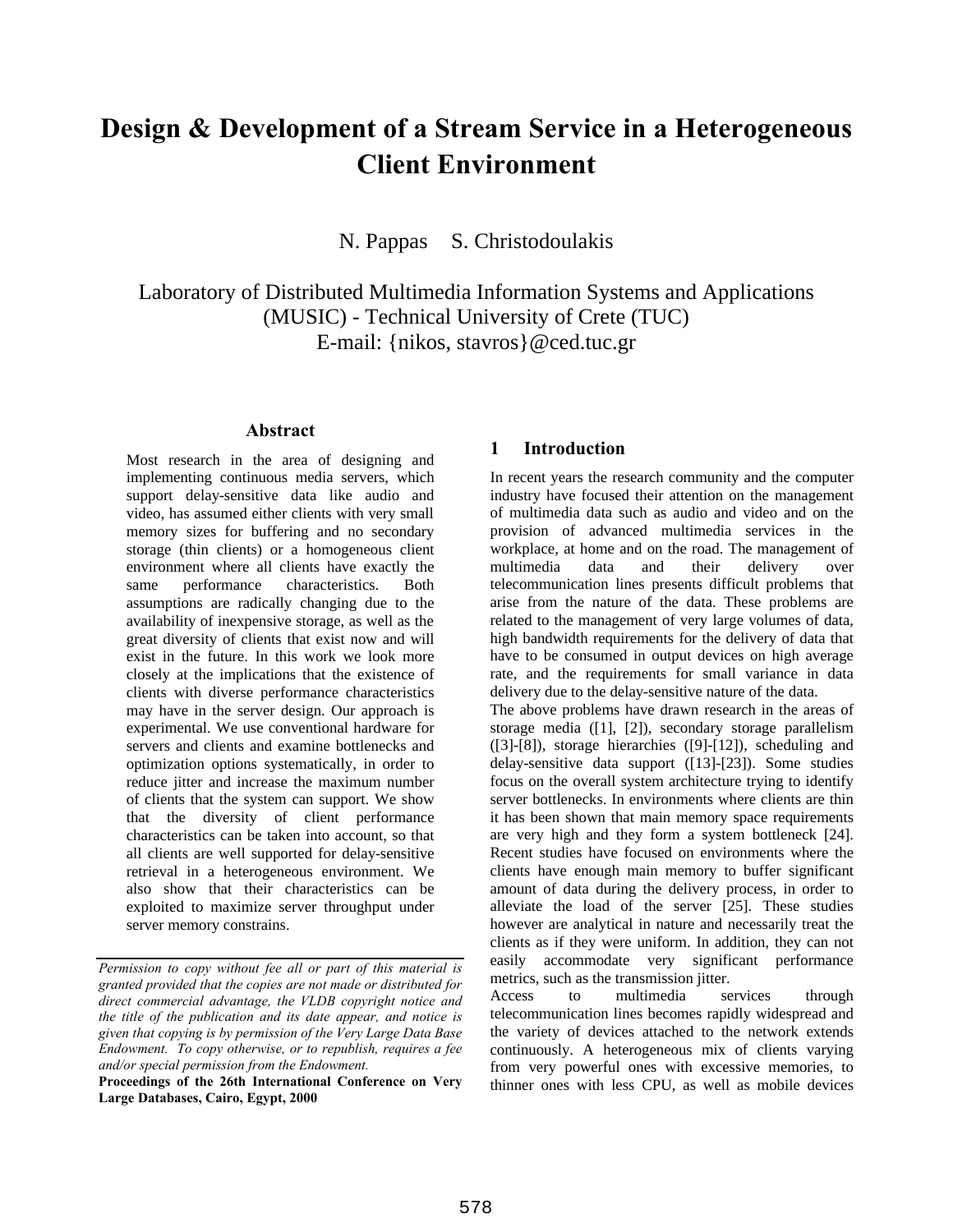receiving video and audio (through newer standards like UMTS (up to 2Mbps) or Bluetooth (up to 20Mbps)), will be the rule rather than the exception. In the future, secondary storage devices of the clients will radically increase their sizes at a low cost, allowing their use for buffering purposes to alleviate server bottleneck.

The work presented in this paper is a first effort to study some of the problems that appear in heterogeneous client environments and the implications to the server architecture. The approach is necessarily experimental since there are too many interdependent parameters involved in the overall system design, which are difficult to model. The experiments involve off-the-shelf hardware components and give a picture of the technology and the design choices as they are now. We show that the diversity of client performance characteristics can be taken into account, so that all clients are well supported for delay-sensitive retrieval in a heterogeneous environment. We also show that their characteristics can be exploited to maximize server throughput under server memory constrains. The results of the study are easily extendible to clusters of workstations acting as multimedia server.

In sec.2 we present the design parameters and we proceed with experiments that were performed on both server and client systems. Sec. 3 is a brief description of the architecture of our stream service where we present the developed scheduling mechanisms and report the experimental results. In the following sections we focus on buffer space requirements in the server (sec.4), we discuss the support of heterogeneous clients and system scalability issues (sec. 5, 6) and finally we summarize our work (sec. 7).

# **2 Designing the stream service**

The development of a multimedia management system relies on a storage subsystem that takes into account the special characteristics of stream data and guarantees real time delivery. In addition, such a multimedia system must be able to control effectively the processing of a large number of different tasks. These tasks include device management, data storage management, and request processing, buffer and transmission management.

The challenge in our development of the stream service was to design a complete scheduling mechanism, that would be capable of guiding and synchronizing the different tasks, while at the same time it would provide real time service guarantees.

Before we proceed presenting the design of the stream service, we analyze the requirements that arise during the operation of such a system experimentally.

# **2.1 Hardware architecture**

The stream service (in the experiments that will follow) runs on an Ultra-1 workstation with two (2) SCSI-2 controllers and four (4) disks (SEAGATE ST51080N), two in each controller. The data is transmitted through an ATM card (Fore SBA-200-155Mbps) over the local ATM network. Experimental clients run on a Sparc-20 and two (2) Sparc-4 workstations connected to the local ATM network (with an ATM switch) and three (3) PCs connected with an Ethernet switch.

#### **2.2 Data transmission & retrieval experiments**

We studied the behavior and the capabilities of our transmission server, running several experiments on different machines. The aim of those experiments was to identify the maximum transmission throughput (independently of the stream server) and the processing demands for this task.

We used the UDP/IP protocol stack for the delivery of stream data to client sites. During the experiments the transmission server assumes that the stream data is available in its buffers on time. We used three different workstations that were connected to the local ATM network with the same device.

The experiments showed us that using small UDP packet sizes resulted in reduced performance. Using the maximum packet size the transmission server achieved 56 Mbps on a Sparc-4 machine, using 100% of its processing power. Running the same experiment on a Sparc-20 and Ultra-1 workstation, we monitored throughput 100Mbps with 100% CPU usage and 122 Mbps with 96% CPU usage respectively.

It is obvious from the above that data transmission tasks have high processing demands and that the system throughput depends both on the network infrastructure and the available processing power. Thus, CPU becomes a critical resource and careful scheduling of the execution of different tasks is needed.

Several experiments were also carried out to identify the real capabilities of the storage subsystem that would support the stream service. The experiments showed that the current storage subsystem (4 disks, 2 SCSI controllers) was capable of supporting from 70-90 MPEG-1 (1.5Mbps) clients, varying the retrieval block size from 192KB to 8MB.

 The results of all those experiments (transmission and retrieval) were useful, because we were able to compare the performance of the complete system with the performance that each subsystem (I/O, network) could independently achieve with the same hardware configuration, and thus to evaluate the operation of the whole system at various stages of the design.

#### **2.3 Data reception experiments**

In this section we describe some experiments that took place using heterogeneous client systems. The aim of those efforts was to identify the requirements that the stream server should satisfy, in order to provide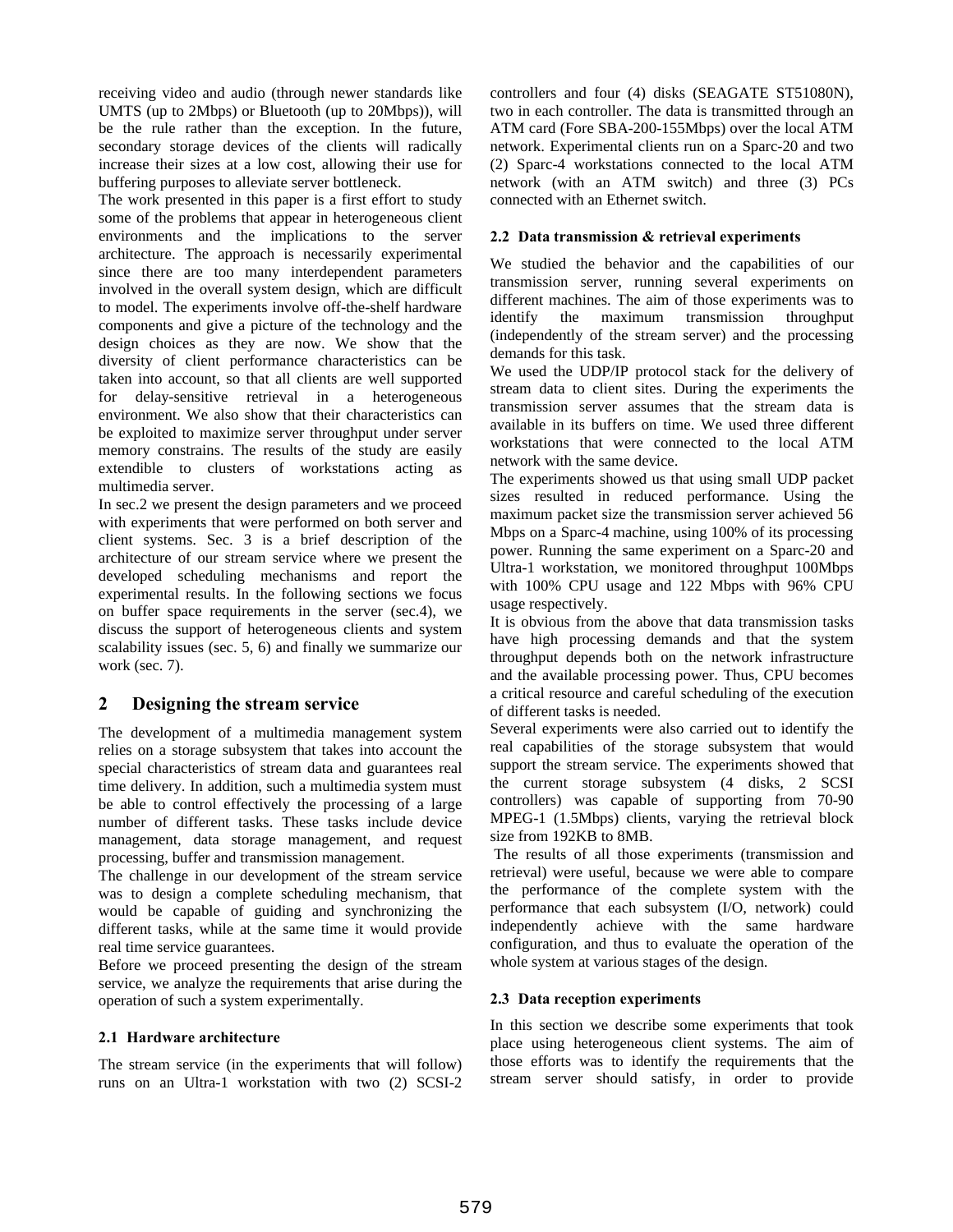acceptable quality of service at the client side. The experiments that follow were performed on different computers and under diverse conditions. Later in this paper we will see how such experiments can be applicable in a real system as part of a client configuration phase.

 We ran the transmission server on an Ultra-1 workstation and we used 7 different packet sizes (1KB-64KB). In the experiment the server starts with the smaller packet and transmits data increasing the rate in steps. In figures 1,2 we present the results we monitored in two different clients (Sparc-20, Ultra-1) that were equipped with the same network devices. During the experiments we recorded the percentage of packet loss relatively with the packet size and the transmission rate.



Figure 1: Packet loss (%) vs. transmission rate for various packet sizes (Sparc-20 client, ATM)

Figures 1,2 show that the use of small packets leads to significant packet loss problems. Comparing the two figures we can also observe that the more powerful client (Ultra-1) succeeded in accepting data without losses at higher rates than the Sparc-20 client in all cases.



Figure 2: Packet loss (%) vs. transmission rate for various packet sizes (Ultra-1 client, ATM)

Trying to monitor what is happening in a thin client system during data reception activity, we used one PC with Intel Pentium 166 MHz processor, connected through a 10Mbps Ethernet channel with the server (the PC was connected with an Ethernet switch, which was connected to the ATM switch). We forced the server to send data starting at 1Mbps rate and increasing it gradually up to 10Mbps. At the client side, we measured the usage of the CPU and the percentage of packet loss. The results are presented in figure 3 and show that the client faced the problem of packet loss for transmission rates over 4 Mbps. In addition, we observed that high data

arrival rates reserved significant percentage of the CPU time in the client (up to 90% for 9Mbps transmission rate).



Figure 3: CPU usage and packet loss measurements during data reception (PC client – Intel Pentium Pro 233Mhz, Ethernet)

As it is expected, using a more powerful client system (Intel Pentium II 433Mhz) the data is received without losses at higher rates, while at the same time a much smaller portion of the available processing power of the client is used (figure 4).



Figure 4: CPU usage and packet loss measurements during data reception (PC client – Intel Pentium II 433Mhz, Ethernet)

In the previous experiments the client's CPU was processing only data reception tasks. In real multimedia applications the client's software is responsible of performing several other tasks.

For example a simple MPEG VoD client subsystem includes software modules for receiving data over the network, storing data in buffers or storage media, decoding the MPEG data and finally displaying them on output devices. Naturally, all these tasks reserve portions of CPU time (especially MPEG decoding, if it is not supported by hardware), affecting the overall client ability in data reception. To prove this, we run a complete client application that accepts data from the server, stores them in a local disk, decodes and displays the requested media. At the same time, we monitor at the client side the display frame rate and the packet loss percentage for different data transmission rates of the server. The results running the client on an Ultra-1 machine are presented in figure 5. As we can see, data transmission rates over 10Mbps result in noticeable display frame rate degradation thus reduced quality of service. From the experimental results we conclude that the data reception tasks are consuming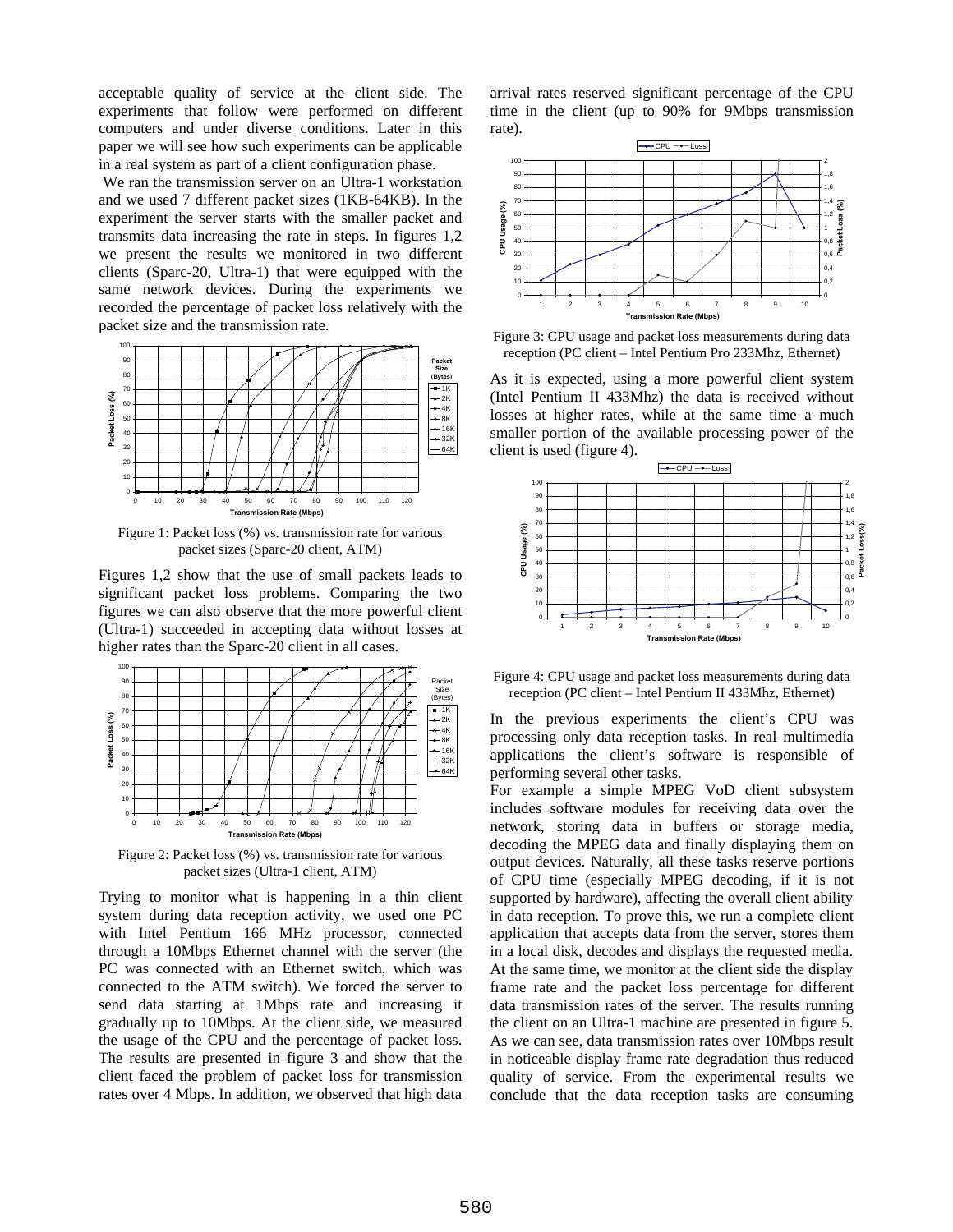much CPU time. Therefore, a client with a fast network infrastructure must also have increased processing capabilities, in order to accept data at high rates and succeed to perform other necessary jobs simultaneously.



Figure 5: Display frame rate and packet loss (%) vs. transmission rate (Ultra-1 client, ATM)

Since we are interested in supporting heterogeneous client systems we ran the same experiments using different network infrastructure (Ethernet) and client systems (Windows NT, PCs). Figures 6,7 show the results of these experiments using 2 PCs, one Pentium Pro 233Mhz and one Pentium II 433Mhz.



Figure 6: Display frame rate and packet loss (%) vs. transmission rate (PC client-Pentium Pro 233Mhz, Ethernet)



Figure 7: Display frame rate and packet loss (%) vs. transmission rate (PC client - Pentium II 433Mhz, Ethernet)

The first client faced difficulties while it was trying to display the video object and at the same time receive the video data at 1.5 Mbps. When we forced the server to send data at higher rates we observed noticeable reduction at presentation frame rate and substantial increase in packet losses. On the contrary, in the second client we did not monitor any changes in display frame rate even at high transmission rates. Studying the graphs we can

conclude that clients with smaller CPU power (figure 6) need special attention by the server, since they require stable data rate transmission with low jitter in order to receive services at satisfactory levels.

On the other hand, powerful clients (figure 7) that can accept and store data at high rates can be exploited by the server for better results, as we describe later.

# **3 The system architecture**

In order to develop a high performance system, such as the stream service, the choice of the software development tools and techniques is an important and substantial factor. Based on our previous experience in system development ([24], [25], [26]), we wanted to avoid the existence of many processes, which can lead in excessive IPC overhead and implement an immediate data flow path through the subsystems. Having the above in mind and trying to exploit the benefits of the multithreading technology we present the architectural design of the stream service.

The basic tasks that the stream service must take care and are logically independent are the following. (1) The request management task is the input gate of the system. Tasks such message acceptance, decoding, and storing in appropriate data structures are included in this category. (2) Every new service that a new client requests from the system forms a different new task. (3) Another independent category of tasks is associated with the storage media. It is obvious that the operation of a disk drive can be viewed as an autonomous execution flow or in other words the management of a disk drive resembles of a micro-server. (4) Finally one more task that must be handled by the stream service is the data transmission to the client sites. The existence of a central software scheduler module is necessary for managing the access to critical resources, synchronizing multiple storage media and defining the timing execution order of different system tasks. If we map each one of the different tasks that we mentioned above with an independent execution flow, thus with a different thread, we have the first step in our multithreading design that is graphically showed in figure 8. Each ellipse in the figure corresponds to an independent thread of execution. Next we briefly describe the responsibilities of each thread.

**Stream Service Interface:** This thread is the front end of the stream service. It is permanently at a waiting stage to accept, decode new messages from clients and exchange information with them.

**Main Scheduler:** The scheduler thread holds the responsibility of central processing for request execution scheduling. It gathers the necessary information from the appropriate subsystems, checks the ability of the system to serve new requests and is always informed about the status of each request service. Whenever a new request must be processed, the main scheduler fires a new thread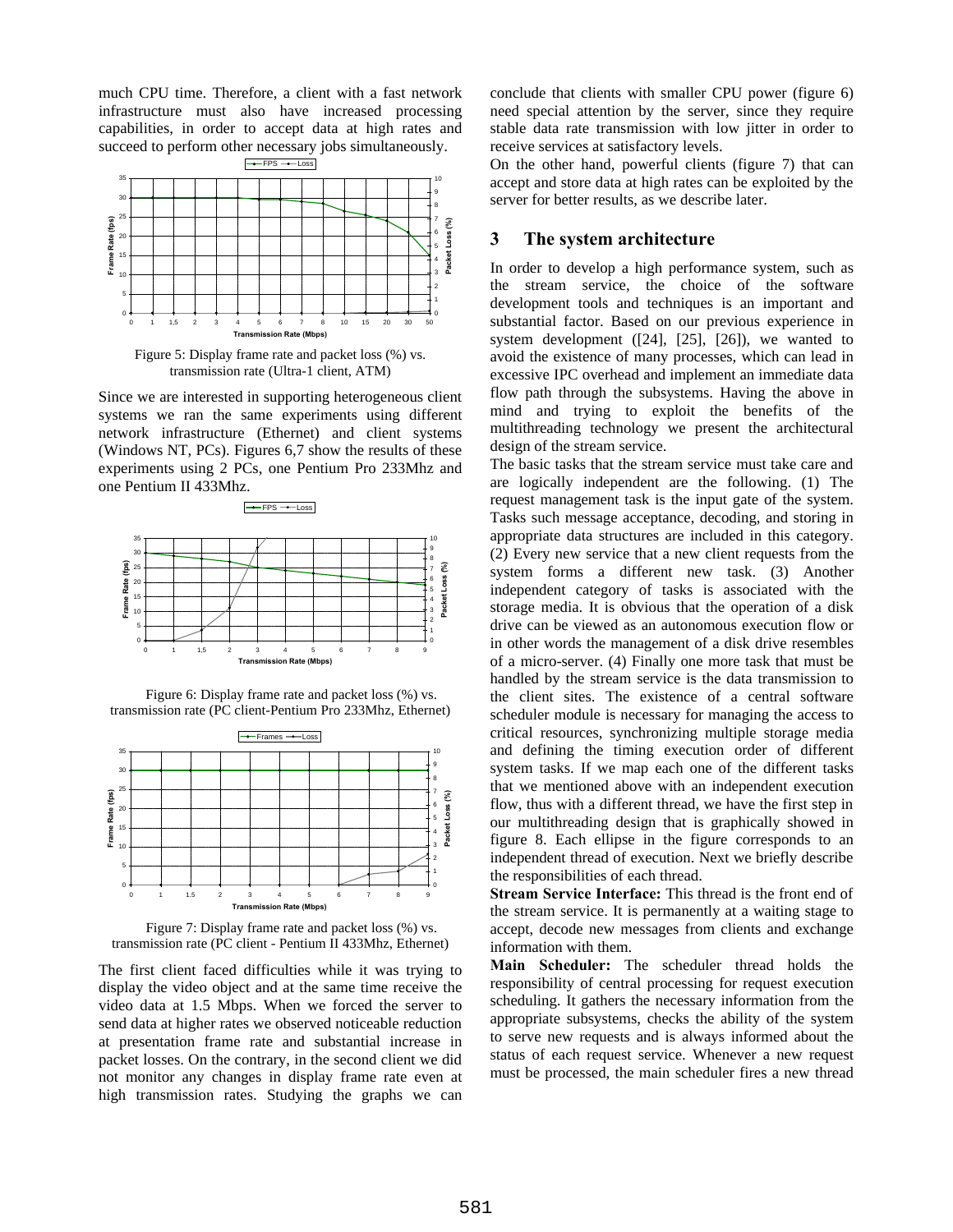(Process Request Thread), which works independently and returns the results to the scheduler.

**RT-Controller:** The real-time controller is a special thread that aims to provide timing information to internal modules of the system. The RT-Controller periodically and in small intervals takes time stamps from the system clock and drives the scheduling, synchronizes the storage media and guides the operation of the transmission server (Xmt-Server).

**D-Servers:** Each one of these threads is responsible of managing the operation of one disk drive. The disk server thread (D-Server) reads the appropriate disk sub-requests, executes them and transfers the retrieved data to the system buffer.

**Xmt-Server:** This server thread with the appropriate scheduling mechanism takes over the transmission of stream data over the network to the clients that requested service. The scheduling mechanism that must be applied to the transmission of packets is a critical factor for the overall system performance.





Figure 8: Threads executing different tasks in the stream service

The next step in the design is the attentive tuning and the appropriate synchronization of thread execution. For example the response of each thread must be within certain time limits, depending on how critical the execution of each task is for the system performance.

#### **3.1 The scheduling mechanism for data retrieval**

The scheduling mechanism that was developed for stream retrieval implements a scheme of servicing requests in rounds. This technique is often used and follows the periodic nature of stream data. In each service round, data blocks for each stream are retrieved from storage devices and are transmitted over the network to clients.

The RT-Controller thread continuously watches the system clock and helps in keeping the system rounds accurate. The main scheduler determines the tasks that must be performed during a service round, processes all active streams and produces the appropriate disk retrieval subrequests. These subrequests are written in a special memory space shared among the threads that is called DSR-Channel (D-Server Request channel). The system

round is stable and common for all D-Servers. For performance reasons we store the stream data in such a way so that each data block (that must be retrieved in one round) is stored physically in contiguous storage. The above model of retrieval operation is graphically presented in figure 9 and is an open approach since the appropriate data placement and scheduler operation allows the easy application of both coarse and fine striping techniques, as well as priority and prefetching schemes.



Figure 9: The scheduling mechanism of data retrieval

#### **3.2 The scheduling mechanism for stream data transmission**

One of the most important goals of a stream server is to provide quality of service, and at the same time to maximize its throughput. Therefore, the task of delivering the retrieved stream data to clients is critical since it immediately affects the way each client is served.

For the experiments that follow in this section, we isolated the storage subsystem (supposing that data retrieval is done on time) and focused on the transmission subsystem, trying to apply different scheduling policies for packet transmission and to monitor the results at the client side.

We assume that several MPEG1 video streams (CBR-1.5Mbps) are stored (in data blocks of 192Kbytes) in the server, which is running on an Ultra-1 machine connected to the local ATM network. For the delivery of data the server sends each retrieved block continuously in FIFO order (among the blocks), using 48KB packets. During the experiment we monitored the first client (Sparc-20, ATM) that requested a video playback and we measured the data arrival rate, while at the same time new clients were inserted in the system. The results are shown in figure 10 and as we can see the monitored client is served poorly, since the measured data arrival rate is below the expected one for satisfactory service. The obvious reason for this is that due to bursty transmission of data blocks, the client faces a great amount of packet losses.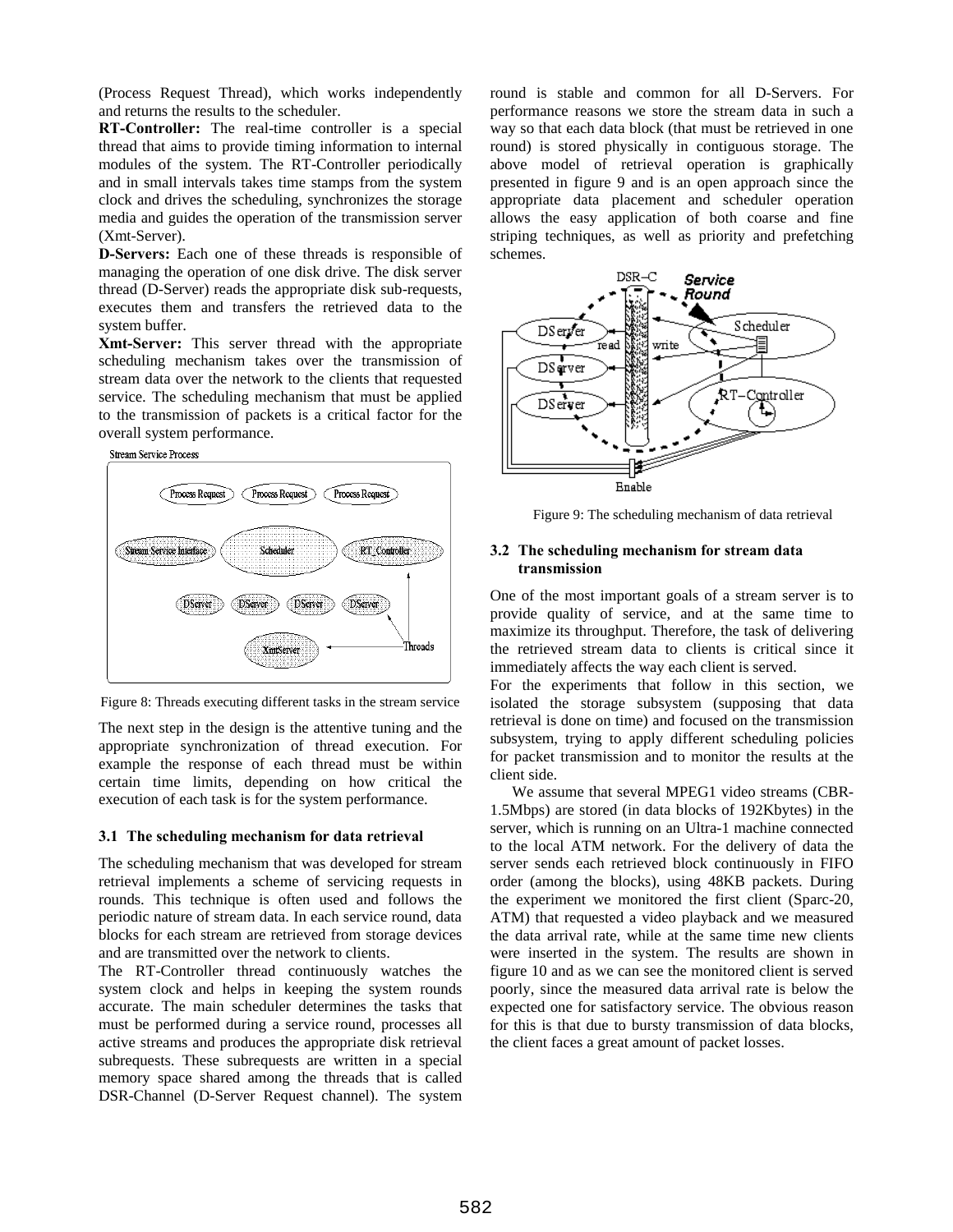

Figure 10: The scheduling mechanism of data transmission

Trying to improve the service of clients, we apply the EDF scheduling policy in the transmission process. A deadline is dynamically assigned to each new packet, based on the bite rate that each client must receive data (in this experiment we assume 1.5Mbps for all clients). The transmission server multiplexes data packets for different clients and keeps a deadline queue sending each time the packet with the earliest deadline that is available.



Figure 11: Arrival data rate at first client vs number of active clients in server (Scheduling scheme: transmission of data blocks in FIFO order)

We repeated the experiment by applying the EDF policy and from figure 11 we conclude that multiplexing and prioritizing the stream packets during transmission gives better service to the clients. This is due to the fact that packet multiplexing creates delays in the transmission of successive packets for the same client resulting in a more smooth arrival rate. However it is worth noticing that when the number of clients that are served by the system is small, these delays are not enough, so we face again packet loss problems.

Defining jitter as the variations of the packet arrival times from the expected ones for smooth transmission rate, we graph the jitter measured at the client side during the same experiment (figure 12). From this graph we observe that the transmission jitter is reducing as new clients are inserted in the system.



Figure 12: Arrival data rate at first client vs. number of active clients in server (Scheduling scheme: transmission of data packets with the EDF policy)

Taking into account the above results and those from the transmission experiments that we performed in heterogeneous clients, we conclude that the stream server should transmit the data to each client with specific maximum rate, which depends on the hardware configuration and the processing power of the clients.



Figure 13: Transmission jitter monitored at first client side (Scheduling scheme: transmission of data packets with the EDF policy)

Figure 13 describes how the transmission of stream data is performed in the server. The scheduling mechanism is a non work-conserving approach. Each time a new stream block is retrieved in the buffer (Communication Pool), the D-Servers inform the Xmt-Server that new data is available for delivery. The Xmt-Server forms the transmission packets (each client may accept different packet sizes) and assigns the appropriate deadlines. The RT-Controller periodically enables the execution of Dservers with period the service round. In subdivisions of this round, the RT-Controller continuously takes time stamps and informs the Xmt-Server about the current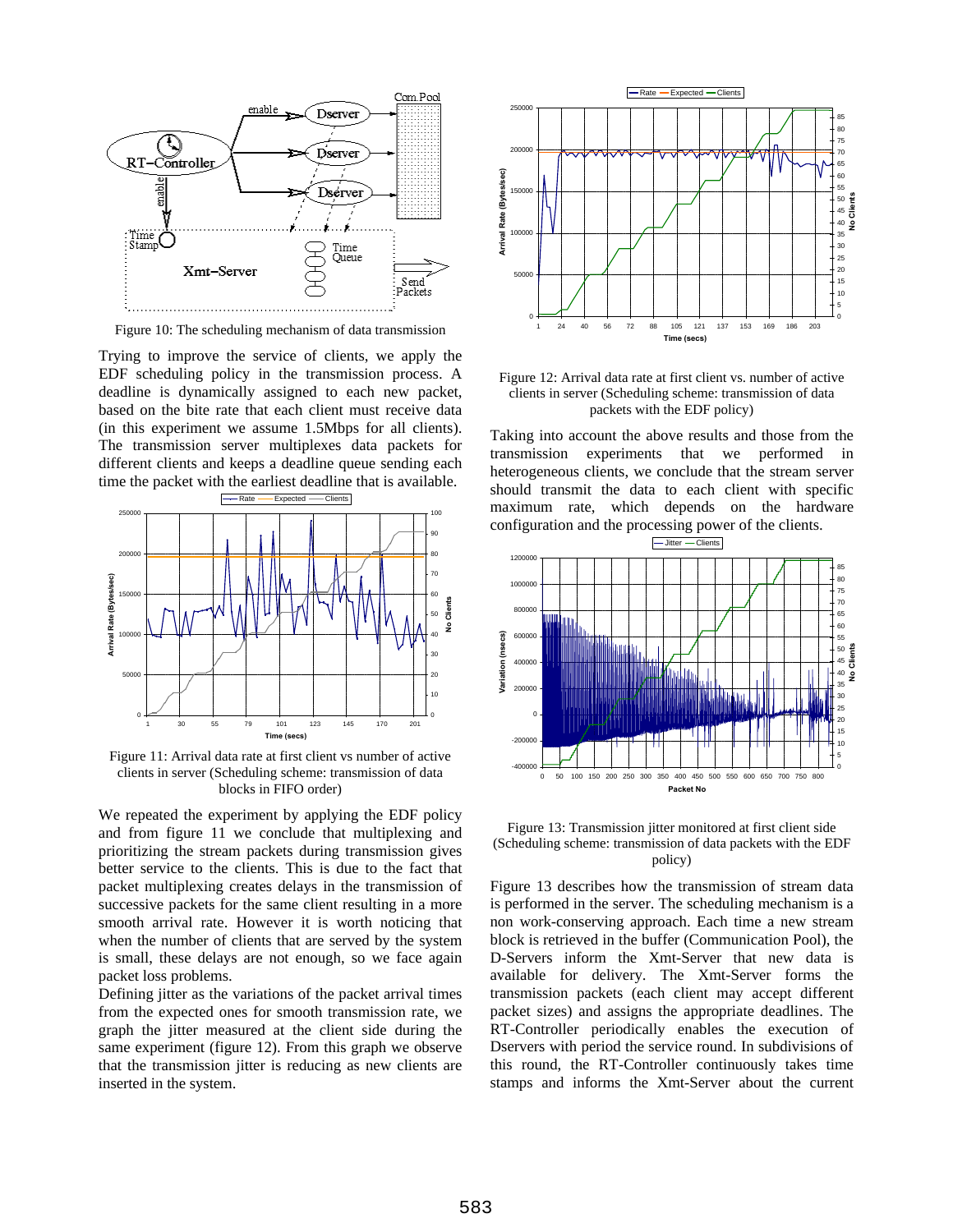time. A deadline queue (a min-heap tree) is maintained. The nodes of the tree point to data packets. The Xmt-Server starts sending the packets, the deadlines of which are near to the current time. When the deadline of the next packet is far enough that can be serviced in the next subround, it blocks its execution and waits the RT-Controller to wake it up with the next time stamp.



Figure 14: Arrival data rate at first client vs. number of active clients in server

With this technique we exploit the benefits of multiplexing different stream packets, while at the same time we insert delays when this is necessary. The application of the above mechanism leads to stable transmission rates with low jitter, as it is shown in the next experiment, and the mechanism was embodied in the stream server. We ran the transmission server with the new scheduling scheme and we measured (at the first client) the arrival rate, which was near the expected one without any packet loss problems. From figure 14, it can be seen that the maximum throughput of the transmission server is 81 clients (121.5 Mbps), which approximates the maximum transmission throughput (122 Mbps) of the system measured in the experiments in section 2.2.



Figure 15: Transmission jitter monitored at first client side

The graph in figure 15 shows that the application of our transmission mechanism led to low jitter even under heavy load conditions. This has a positive impact to clients resulting in satisfactory service quality without packet loss problems.

The previous experimental results showed that this transmission mechanism is capable of supporting the delivery of multiple data streams by properly adjusting the transmission rate to network and client capabilities, if they are known.

#### **3.3 The complete system architecture**

In sections 3.1 and 3.2 we presented the scheduling mechanisms of data retrieval and transmission. In figure 16 is shown the complete multi-threaded architecture of the stream service with all the task threads, the software modules that support them, as well as the way they interact and cooperate with each other.

The stream service interface thread accepts the requests and stores them in a waiting queue. The scheduler (through the executor module) fires threads to process new requests and the processed results are returned back to the scheduler's appropriate table (processed request table). The scheduler keeps the necessary information for request service (active streams table) and is supported by several managers and the stream storage system (which manages the storage of streams in disks and maintains the necessary indexing information). Finally the RT-Controller drives the operation of the D-Servers and the Xmt-Server proceeding in time rounds.

Several experiments were performed using the architecture shown below that are not presented here due to lack of space. Although the results were satisfactory at the client side, the overall system performance appeared reduced, compared to the performance that the transmission and storage subsystems achieved independently. It is obvious that the combination of all tasks running in real conditions was not optimal and possibly time critical tasks were being delayed by other non-critical. We have made an effort to overcome such problems by fine-tuning the system design, focusing in thread scheduling and real time response of critical tasks.

#### **3.4 Improving system performance**

The first step in trying to fine tune the stream service, was to assign priorities to threads dynamically. Two levels of priorities were used, one low priority level which indicates that the current thread is not as critical, and a high one which indicates that the fast processing of the thread is important for system performance.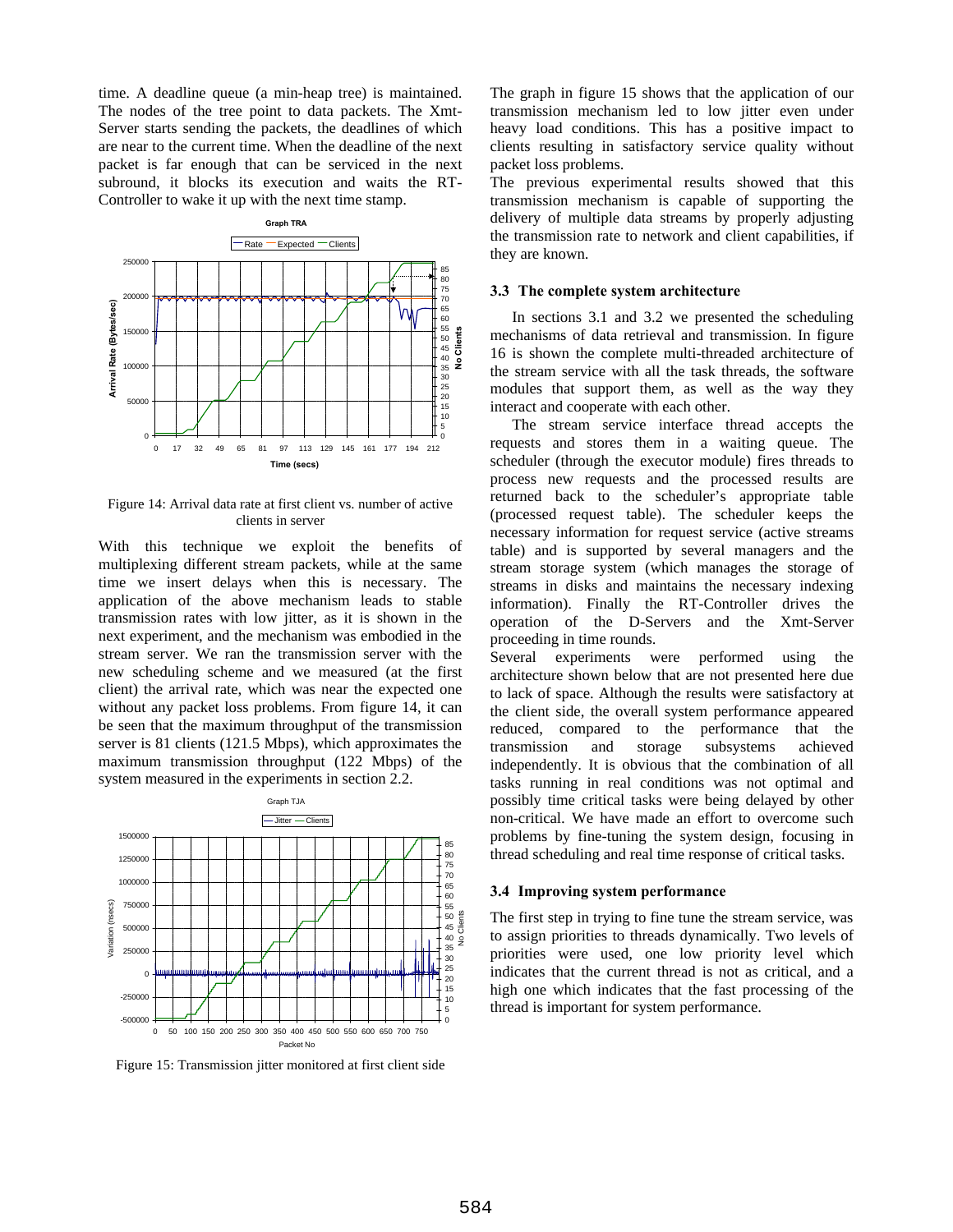

Figure 16: The complete architecture of the stream service

A high priority thread is favored by the operating system during the reservation of an available lightweight process (LWP) in the kernel (a LWP can be considered as a bridge between user-level and kernel level threads). But this is not enough, especially when we have to deal with time critical tasks such as packet transmission and retrieval of stream data. These tasks should have special treatment at kernel level for better results. In order to achieve this goal we tried to exploit the real time services of the Solaris 2.x operating system, on which we developed the stream service. The Solaris operating system permits privileged users to run their processes in the real-time (RT) scheduling class and thus have the highest possible software dispatch priority in the system (even higher than the system tasks), and at the same time the OS guarantees bounded dispatch latency for RT processes. This fact is very important and it helped us to built a stream server capable of providing real time service guaranties.

Figure 17 shows in more detail the changes that took place to exploit the real-time benefits of the OS. Time critical threads (RT-Controller, Dservers, Xmt-Server) were bounded to a LWP for exclusive use. By doing this, it was possible to change the scheduling class of the bounded threads to the RT class. As we can see in the figure, the scheduling of critical threads is now performed at the kernel level with high priority, while the rest of the threads remain under the applied user-level scheduling scheme. Proper synchronization techniques and blockage for system service prevent RT threads from monopolizing the CPU resource.



Figure 17: The thread-scheduling scheme applied in the stream service

By running experiments with the new complete system (all subsystems active), we had encouraging results. Figure 18,19 show the arrival rate of stream data and the monitored jitter in the first client, while new clients were continuously inserted in the system. The stream server succeeds to serve 70 clients, since the storage subsystem appeared to be the bottleneck with the current experiment configuration (with a data retrieval block size of 192KB). One of the interesting characteristics of the system was that it experimentally proved to have also the same performance under heavily loaded processing conditions (running at the same time other CPU consuming processes together with the stream server). This fact drives us to the conclusion that the system is capable of providing real time service guarantees.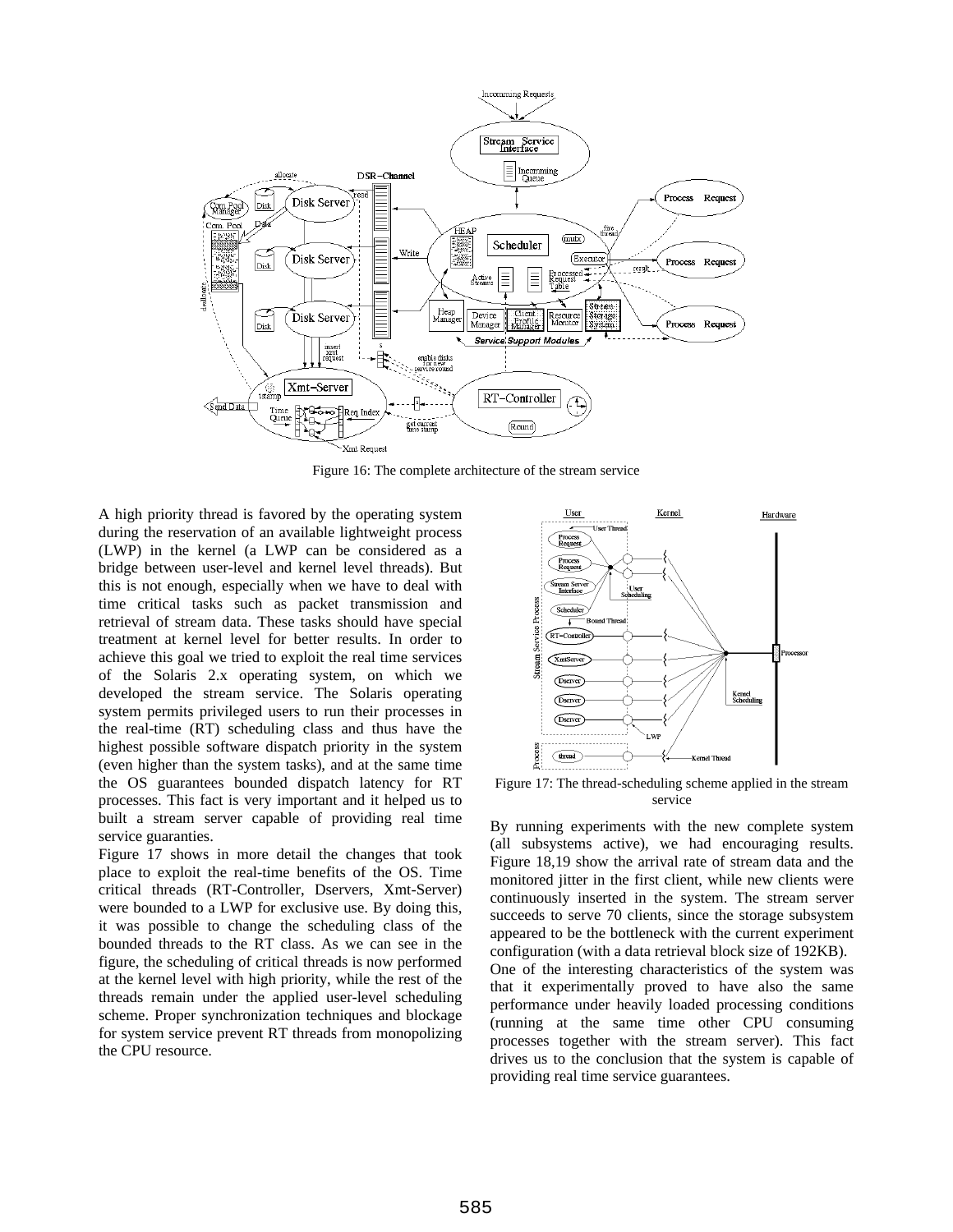

Figure 18: Arrival data rate at first client side using the complete system vs the number of active clients in server



Figure 19: Transmission jitter monitored at first client side running the complete system

The same experiments were run many times for other random users (not only the first), in order to check that service quality was stable for all clients, and all gave similar results.

# **4 Buffer Space Requirements**

In the development of the stream service we embodied a well-known and widely accepted scheduling scheme for disk data retrieval in which the service of streams is performed in rounds and in each round the SCAN policy is applied in order to minimize disk seek overhead.

Memory management is an important issue in stream server operation [CM97]. Assuming that S bytes are retrieved for each stream in each round, eventually we need the double buffer space (2S) due to the round-SCAN scheme. Thus, the stream server in order to serve N clients should reserve 2NS space using a double buffering scheme.

On the other hand in order to improve the storage media performance to approach maximum device throughput, we have to use very large retrieval data block sizes. This method, as expected, leads to excessive memory space requirements. Thus, the system designers are often forced to under-utilize the storage subsystem, in order to reduce the buffering demands.

In the previous experiments we used a retrieval block size of 192KB and system round 1sec. If we run the server with the same configuration, inserting gradually up to 70 clients, and we measure the space that is dynamically reserved during the experiment we will see that the highest values (bytes of memory reserved) are equal to 26.25MB (2NS) that corresponds to the double buffering scheme. If we increase the block size to 1MB, in order to improve the performance of the storage subsystem so as to serve 80 clients, the server will need 160MB of buffer space. Following the same technique if we want to fully exploit our storage subsystem and support 90 clients we have to use 8MB block size, resulting in memory requirements of 1440MB.

The allocation-deallocation scheme that is used in our system to manage the buffer space is presented graphically in figure 20 (steps 1-5).



Figure 20: Buffer space reservation measurements using double buffering scheme (DblBuf) or exploiting the client capabilities (ClBufRate)

One solution to reduce the memory size needed is to exploit the buffering and data reception capabilities of powerful clients. Due to the round-SCAN scheme, the transmission of the first block is delayed (in the server) until the end of the current round. Instead of forcing the server to buffer and delay the transmission, we could send immediately the first block and force the client to buffer the data and delay the presentation of media. It is easily understood that this action could save half of the buffer space at the server side. If we also assume that a set of powerful clients is available, which can receive data with high transmission rates without problems, then the server can take advantage of it by sending the available data to clients with the maximum rate. Thus, it would succeed to free space in buffers faster than the normal scheduling scheme. We experimentally proved that the above technique leads to drastic reduction of memory space requirements (figure 21, ClBufRate). In the experiment we used data block size 1MB and we assumed that a set of powerful ATM clients able to receive data at 100Mbps were available. The experimental results show that the system accomplished to serve up to 79 clients with less than 20MB of buffer space. The stream server in this experiment exploited 100% of the CPU, 97,13% of the network equipment and 87,7% of the storage subsystem, according to performance values we recorded from independent tests to each subsystem (section 2.2). This is an encouraging result, since it shows that the integrated system schedules many tasks efficiently and succeeds to approximate the maximum throughput that the physical configuration allows.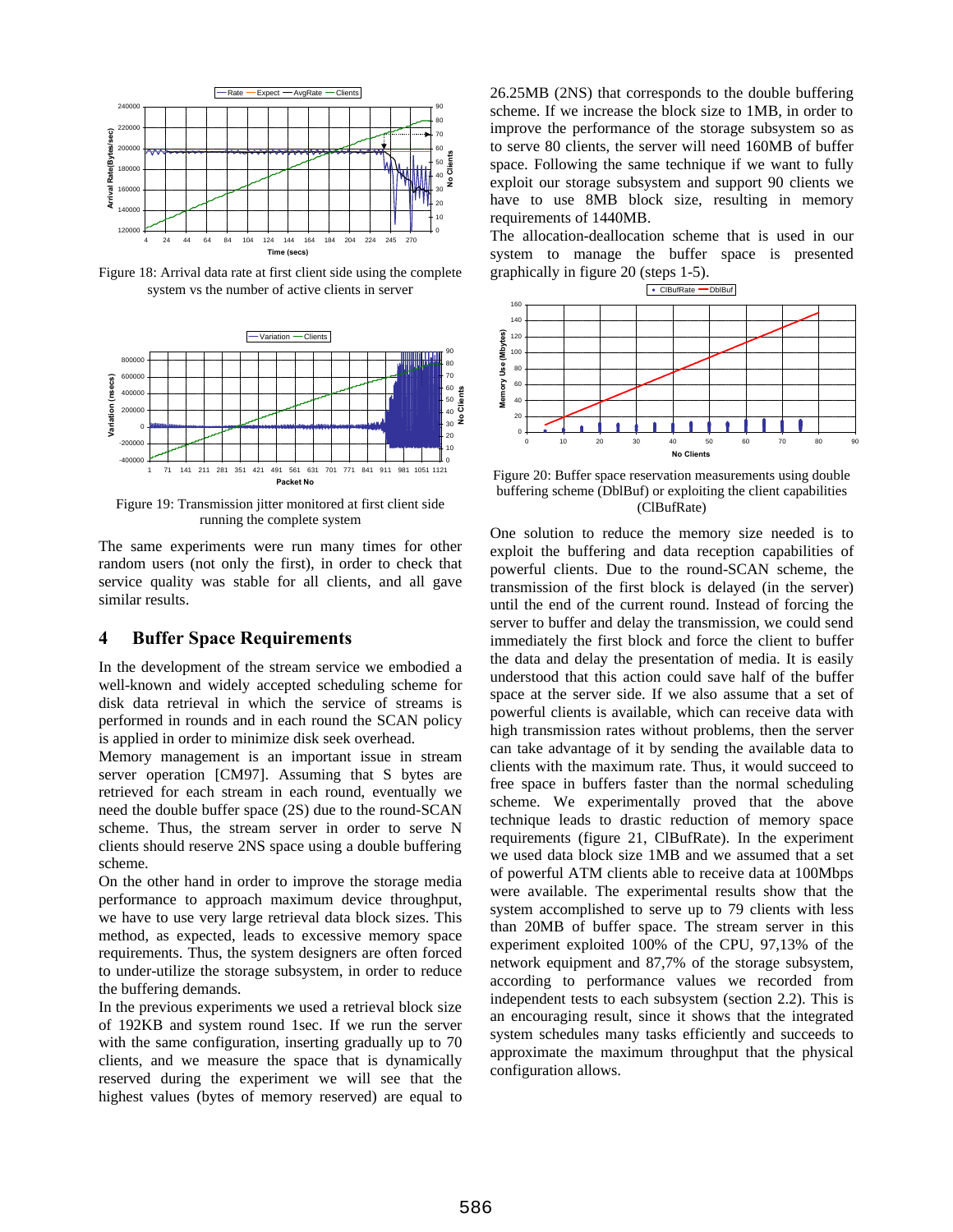

Figure 21: System throughput comparison under limited buffer space (60MB) and different scheduling approaches (Normal, ClBuf, ClBufRate)

Assuming that we solved the CPU and network bottleneck (by using a faster or multiprocessing machine and additional network cards), we ran an experiment using 60MB of buffer size and three different versions of servers. One that follows the normal round-SCAN scheduling scheme (Normal), one that exploits client's buffer space capabilities (ClBuf) by forcing it to delay the presentation of the first block and one that exploits both buffer space and data reception capabilities of powerful clients (ClBufRate).



Figure 22: Number of audio clients supported for various retrieval block sizes and memory space requirements using double buffering or exploiting client capabilities

In figure 22 we compare the three schemes and observe large performance variations when we increase the retrieval block size. From the figure it becomes evident that the last technique maximizes system throughput since it significantly reduces the memory size requirements.

In fact the first two approaches (normal, ClBuf) result in system throughput reduction due to the memory space constrains. On the contrary, the last technique (ClBufRate) presents high performance, since it exploits the increase in storage device throughput (large blocks), by reducing the buffer space requirements.

The memory requirements are significantly increased when we have to deal with audio clients. In this case the stream data demands are reduced but the system has to support a much greater number of clients. Trying to utilize the storage devices, the memory space requirements grow rapidly to unacceptable sizes for conventional server machines (DblBuf line, figure 23). If we assume that a set of clients (capable of receiving data at 10Mbps max) is available, then the stream server can apply the same technique previously described to reduce memory space demands by exploiting their capabilities. In figure 23 is shown experimentally that the stream server (ClBufRate) succeeded in supporting 2000 audio clients (64Kbps) using extremely low buffer space, compared to the normal approach (DblBuf) that would need several Gbytes of memory for the same task.

### **5 Supporting heterogeneous clients**

One of the conclusions of the work we presented so far is that heterogeneous clients have different demands and the scheduler of the stream server must be informed of client configuration and processing capabilities, in order to serve properly thin clients and exploit powerful ones.

The first step in the effort to support many clients efficiently is to collect the characteristics of clients that wish access to the server.

We could face the following cases: (1) clients with large memory capacity (disks or buffers), (2) clients with small buffer space, (3) clients with different network hardware, and (4) clients with different processing power.

According to the experimental results, the server must send the data packets with a maximum rate specific for each client; otherwise the possibility of packet losses is increased. It is obvious that the system scheduler must be aware of these rates for all the clients it serves.

This can be accomplished if each client that wishes to be serviced downloads a small application and runs it locally. Through this application the user inserts the hardware characteristics of his system and asks the server for registration. A special thread is fired at the server side and takes over the client configuration process. During this process small tests are ran to identify the reception capabilities of the new client in real conditions. All the necessary info, which is gathered during configuration, is stored in the client profile manager (figure 13).

The client profile manager helps the scheduler to drive properly the stream data retrieval and transmission process for each client, through the scheduling mechanisms we described in this paper (section3.2).

The knowledge of client characteristics gives also the opportunity to the server to decide whether is going to apply prefetching mechanisms or techniques to reduce the buffer requirements, with main goal to maximize its throughput.

# **6 Scalability**

Multimedia servers must be developed to be flexible and independent from resource limits, so that can guarantee scalability, while keeping the response times, availability and reliability within satisfactory levels.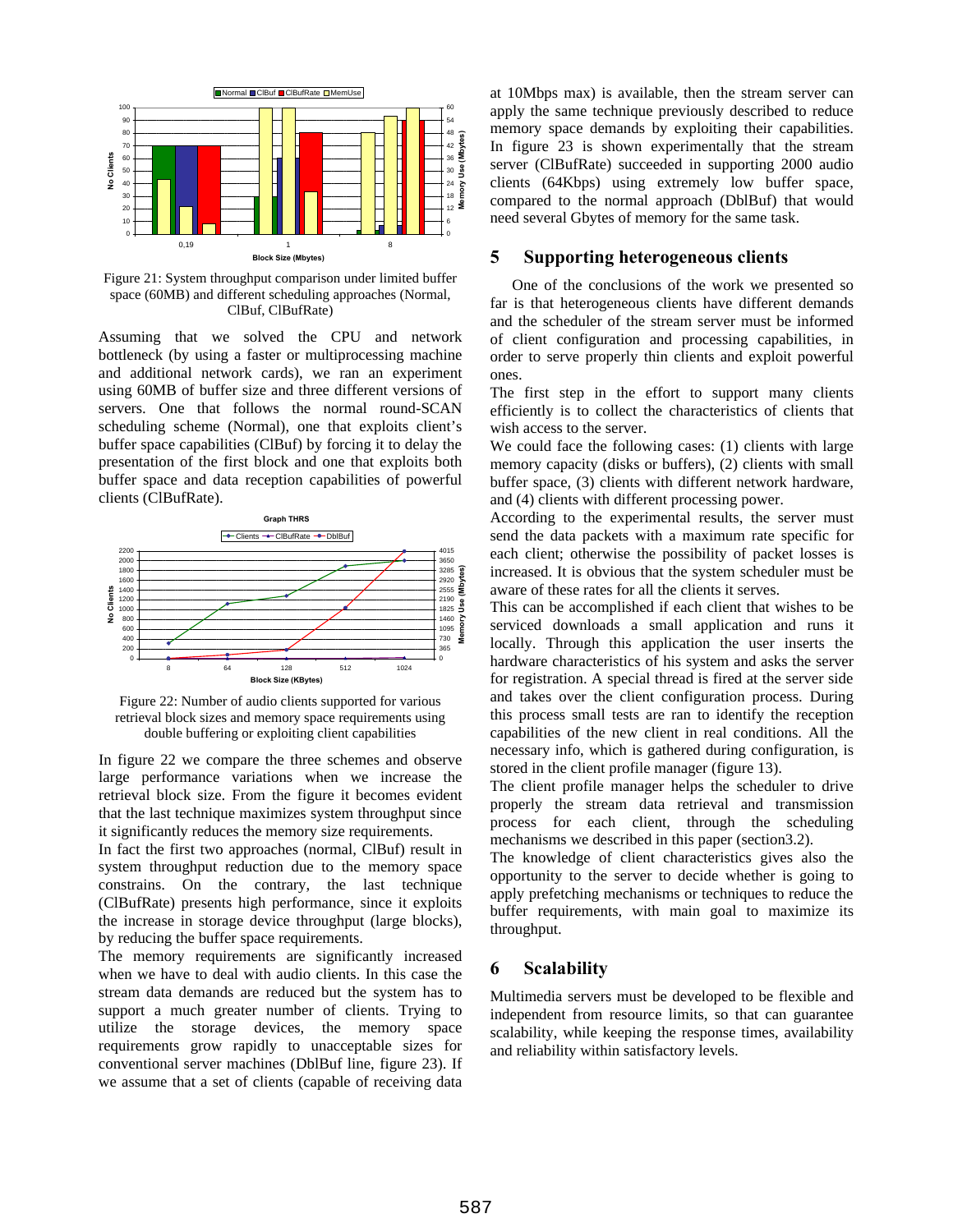

Figure 23: An example of scaling stream service using a cluster of three servers

The multithreaded design of the stream service that was presented in this paper gives the capability of effective system scaling after the addition of new resources (new disks, CPUs, network devices). The scaling of the server in shared-memory multiprocessing environments is straightforward, since the addition of new storage media or network devices can be handled by new threads that will run on different processors.

 The system is also able to scale over a distributed environment, using a cluster of workstations. On each machine we can run an instance of the stream service. In such a scheme we can use replication techniques or we can apply striping methods on network level to achieve load balancing across server nodes.



Figure 24: Allocation and deallocation of space in CP during system operation

The architecture of the system uses the RT-Controller thread, which is responsible for providing timing information that drives the system operation. By synchronizing these threads of the different server nodes over the network (using existing network time synchronization protocols), each node can operate independently without the overhead of passing media data to other nodes or circulating synchronization messages, as we see in other approaches in the literature. In figure 24 we present graphically an example of scaling the system using a cluster of three servers. If we assume that a stream object is stored striped across the servers in round-robin manner, then each node can operate independently retrieving and transmitting the stream data at the proper intervals (based on the assumption that the server nodes are accurately synchronized). Some preliminary experiments that were performed using the above schema of multiple servers, produced encouraging results. More experimentation and research on this scalable schema is in our future plans.

# **7 Summary and conclusions**

In this paper we presented the process of designing and developing a real stream server system, which is capable of providing stream services to a great number of clients.

We have tried to identify the impact that the need of supporting heterogeneous clients would impose on server system design. We performed a large number of experiments both at client and server side, using different hardware, configurations and conditions. Thin clients with limited processing capabilities and small buffer capacities, need an attentive data delivery with the appropriate rate and low jitter, in order to be serviced with acceptable quality. On the other hand, the existence of clients with large storage capabilities, fast network equipment and powerful processors can be exploited by the server in order to reduce the internal memory demands, utilize the storage subsystem and maximize its throughput. Thus, the server should be informed about the profiles of the clients.

Experiments showed that data transmission needs increased processing power, so CPU becomes a critical resource and careful scheduling of task execution is necessary.

Finally, we described the design and the process of developing of the stream service, and tested experimentally the performance of the embedded complete scheduling mechanism that have the following characteristics:

- Exploit the multithreading technology and real time services of the OS
- Synchronize the execution of different tasks from the retrieval to data transmission